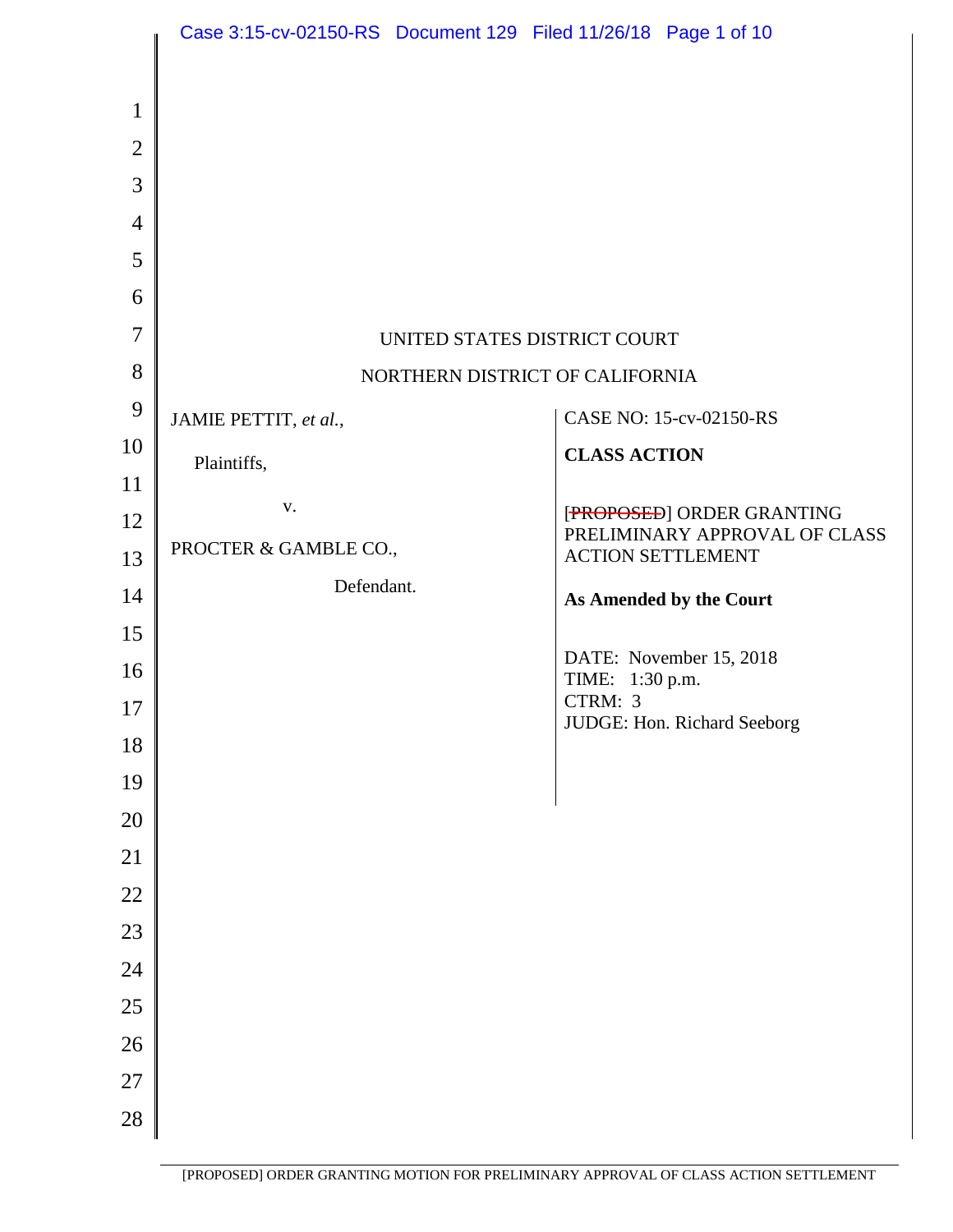1

### **RECITALS**

2 3 4 5 6 7 8 9 10 11 12 On April 6, 2015, Jamie Pettit filed a class action complaint against Defendant The Procter & Gamble Company ("P&G") in the Superior Court of the State of California, County of San Francisco, Case No. CGC-15-545175, which was removed by P&G to the United States District Court, Northern District of California on May 13, 2015 and assigned case number 3:15 cv-02150-RS. Pettit challenges as false and misleading certain representations that P&G makes about its Charmin Freshmates Flushable Wipes product, and alleges in her complaint that P&G is liable for (a) violations of the California Consumers Legal Remedies Act, Cal. Civil Code § 1750 *et seq*., (b) false advertising in violation of California Business and Professions Code § 17500 *et seq*., (c) fraud, deceit, and/or misrepresentation, (d) negligent misrepresentation, and (e) unfair, unlawful and deceptive trade practices in violation of California Business and Professions Code § 17200 *et seq*.

13 14 15 16 17 18 19 20 21 22 On July 10, 2015, Plaintiff Karla Ramcharitar filed a class action complaint against P&G in the United States District Court, Southern District of Ohio, Case No. 1:15-cv-00457-MRB. Ramcharitar filed an amended complaint, adding new plaintiffs Gloria Wiltrakis and Cheryl Senko, on January 8, 2016. In their complaint, these plaintiffs make similar allegations as Ms. Pettit about the Charmin Freshmates Flushable Wipes and allege that P&G is liable for (a) breach of express warranty, (b) negligent design, (c) negligent misrepresentation, (d) failure to warn, (e) violations of the Florida Deceptive and Unfair Trade Practices Act, Florida Statutes § 501.201 *et seq*., (f) unjust enrichment, (g) violation of the Magnuson-Moss Warranty Act, 15 U.S.C. § 2301 *et seq*., (h) violation of the Illinois Consumer Fraud and Deceptive Business Practices Act, § 805 Ill. Comp. Stat. § 505 (2007), (i) tortious breach of warranty, and (j) fraud.

23 24 25 26 27 On November 5, 2018, the three plaintiffs in the *Ramcharitar* action were added as named plaintiffs in an amended complaint before this Court, along with thirteen other individuals: Debra Jewell, Susan Hartzfel, Kennth Luke, Linda Feiges, Willie Perez, Dian Cotton, Marlena Hinkle, Phyllis Jones, Glenn Katz, Eilene Shaffer, Charles Tippe, Sandra Flores, and Roxy Vance.

28 The seventeen plaintiffs ("Class Representatives") have moved the Court for preliminary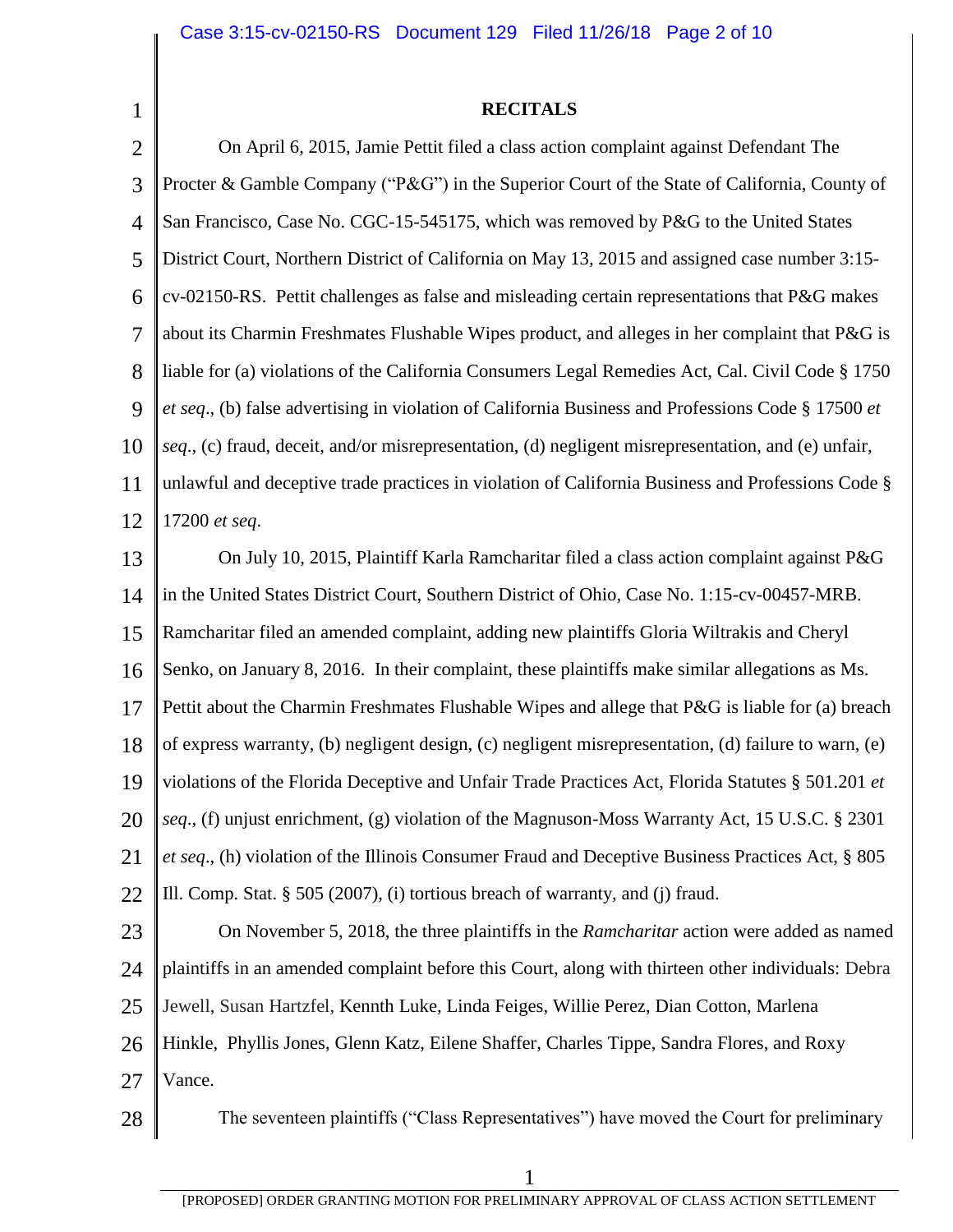#### Case 3:15-cv-02150-RS Document 129 Filed 11/26/18 Page 3 of 10

1 2 3 approval of a proposed class action settlement with  $P\&G$ , the terms and conditions of which are set forth in the Settlement Agreement filed with the Court on November 5, 2018 ("Settlement Agreement").

4 5 6 7 8 9 10 11 This case concerns the marketing and labeling of Charmin Freshmates Flushable Wipes and any other pre-moistened wipes sold under the Charmin brand name bearing the word "flushable" on the package label (the "Product"). Plaintiffs allege that the Product is mislabeled as "flushable," "septic safe," and "safe for sewer and septic systems" because the Product is not suitable for flushing. In particular, Plaintiffs allege that the Product is not appropriate for disposal in the sewer system and that the Product is not likely to dissolve and disperse in a sufficiently limited amount of time, which made them likely to clog toilets, drainlines, sewer pipes, and sewage treatment facilities.

12 13 14 15 16 17 18 19 20 21 Plaintiffs contend that, by marketing the wipes as "flushable," "septic safe," and "safe for sewer and septic systems," P&G was able to sell the Product at a higher price than it would have been sold without the misstatements. Plaintiffs seek to recover, on behalf of a class of all purchasers (except for purchases in the State of New York and re-sellers), the dollar amount of the price "premium" that is attributable to the alleged misrepresentations. Plaintiffs assert that approximately 42 million packages of the Product have been sold nationwide (except in New York) during the class period at an average retail price of \$3.99. Plaintiffs believe that, if they were successful at trial on all of their claims, they could win damages or restitution of up to approximately 9.19 percent of the purchase price, which they assert would total approximately \$15.5 million for all members of the Settlement Class.

22 23 24 25 26 27 P&G denies that there is any factual or legal basis for Plaintiffs' allegations. P&G contends that the labeling of the Product is truthful and non-misleading. It also denies that purchasers paid a "premium" for the Product as the result of any misrepresentations. P&G therefore denies any liability. P&G also denies that Plaintiffs or any other members of the settlement class have suffered injury or are entitled to monetary or other relief. P&G also denies that this case was properly certified as a class action, except for purposes of settlement.

28 Substantial discovery was taken by the parties. For example, P&G produced over 112,000

2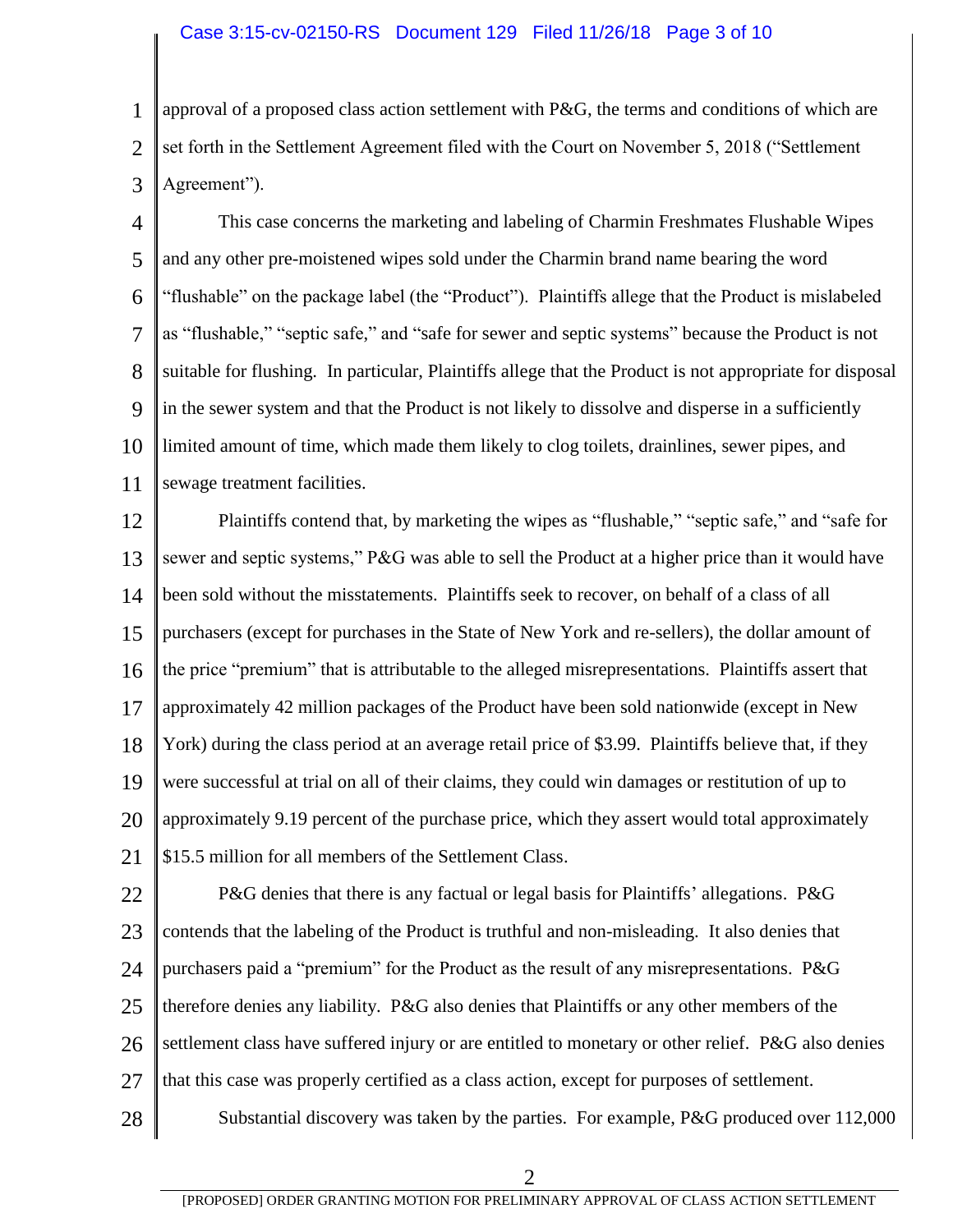### Case 3:15-cv-02150-RS Document 129 Filed 11/26/18 Page 4 of 10

1 2 3 4 5 6 7 8 9 10 pages of documents and three 30(b)(6) witnesses for depositions. Plaintiff Pettit responded to discovery requests, had her home plumbing inspected, and attended a deposition. Third parties were subpoenaed. The parties each retained experts, three of whom were deposed. Further, in 2014, Gutride Safier LLP (one of the law firms serving as counsel for Plaintiffs here) represented the plaintiff in another matter against P&G and another company involving similar flushability claims made in connection with the marketing of the Kandoo flushable wipes product, which P&G licensed to its co-defendant in 2009. In connection with that case, Gutride Safier LLP reviewed documents produced by P&G relating to general flushability issues and P&G's relationship with the Kandoo product and conducted depositions of five of P&G's employees bearing on the same issues.

11 12 13 14 15 16 17 18 19 20 21 22 The settlement here was negotiated with the assistance of Robert A. Meyer of JAMS. The terms of the settlement are summarized in the proposed Long Form Notice to Settlement Class Members, which is attached as Exhibit B1 to the Settlement Agreement. In brief, P&G has changed the formulation of the Product. P&G has agreed to modify its labeling on future newly packaged Product to include a statement that "Your satisfaction is guaranteed. For details of our refund program go to our website at [URL]." P&G has also agreed to modify the packaging on future newly packaged Product to include the statement: "Use only in wellmaintained plumbing systems." P&G further has agreed to submit to stricter testing protocols recently announced by the industry association INDA. These changes will be incorporated in a court injunction. In addition, all Settlement Class Members may submit a claim for a refund of \$0.60 per package purchased, up to a total of \$30 per household. Valid claims will be paid even without proof of purchase, but only up to a total of \$4.20 per household.

23 24 25 26 27 28 As part of the settlement, Plaintiffs' Counsel may apply to this Court to award them up to \$2,150,000 from P&G to pay their attorneys' fees, costs, and expenses. They may also apply to this Court for payments to the Class Representatives from P&G as follows: for Pettit, up to \$5,000; for Ramcharitar, Wiltrakis, and Senko, up to \$3,000 each; for Jewell, Hartzfel, Luke, Feiges, Perez, Cotton, Hinkle, Jones, Katz, Shaffer, Tippe, Flores, and Vance, up to \$1,000 each. Such amounts must be approved by the Court, and the Court will defer any ruling on the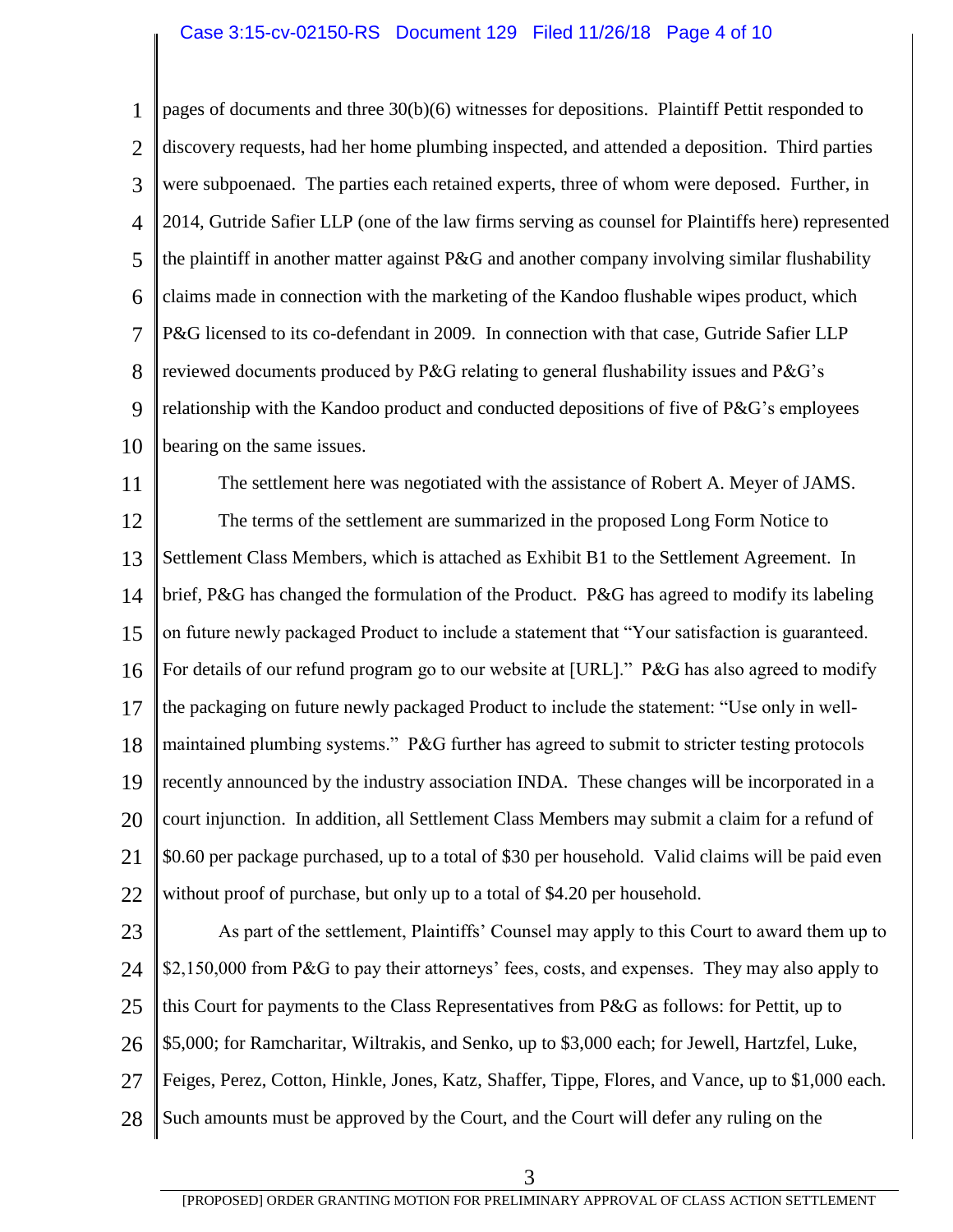# Case 3:15-cv-02150-RS Document 129 Filed 11/26/18 Page 5 of 10

1 appropriateness of such awards until the final approval hearing.

2 3 4 Having considered all matters submitted to it at the hearing on the motion and otherwise, and good cause appearing therefore, the Court grants preliminary approval and hereby finds and concludes as follows:

5 6 1. The capitalized terms used in this Order shall have the same meaning as defined in the Settlement Agreement except as otherwise expressly provided.

7 8 9 10 11 12 13 14 15 2. The Court preliminarily approves the Settlement Agreement as within the range of possible final approval, and as meriting submission to the Settlement Class for its consideration. The Parties' Agreement was reached as a result of arm's length negotiations between the Parties and their counsel. Additionally, before entering into the Agreement, Plaintiffs' Counsel reviewed hundreds of thousands of pages of documents produced by P&G, took depositions of P&G's employees, requested and received written discovery responses from P&G and several third parties, and conducted expert discovery. Thus, Plaintiffs and their counsel had sufficient information to evaluate the strengths and weaknesses of the case and to conduct informed settlement discussions.

16 17 18 19 20 21 22 23 24 3. For purposes of the settlement only, the Court preliminarily certifies the Settlement Class, which consists of all Persons who purchased the Product in the United States between April 6, 2011 and the date of Preliminary Approval, excluding purchases made in the State of New York and purchases made for purposes of resale. Excluded Persons are (1) Honorable Richard Seeborg, Honorable Sallie Kim (Mag.), Honorable Timothy S. Black, and any member of their immediate families; (2) any government entity; (3) P&G; (4) any entity in which P&G has a controlling interest; (5) any of P&G's subsidiaries, parents, affiliates, and officers, directors, employees, legal representatives, heirs, successors, or assigns; and (6) any persons who timely excludes themselves from the Settlement Class.

25 26 27 28 4. The Court preliminarily finds and concludes, solely for purposes of considering this settlement, that the requirements of Rule 23 of the Federal Rules of Civil Procedure are conditionally satisfied for certification of the Settlement Class to pursue claims for unjust enrichment and under the consumer protection laws of the forty-nine states (other than New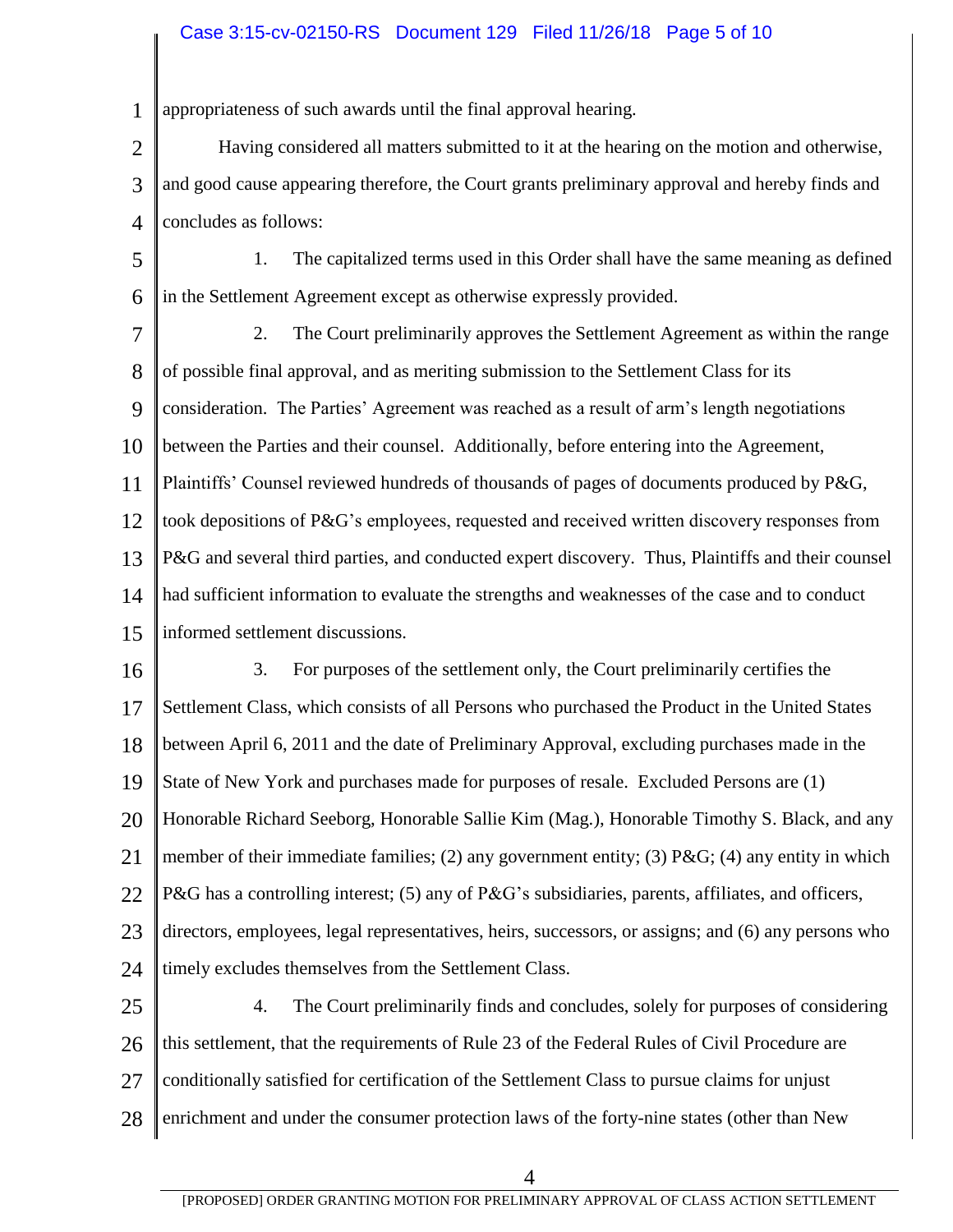## Case 3:15-cv-02150-RS Document 129 Filed 11/26/18 Page 6 of 10

York) and the District of Columbia (collectively, "states").

5. Pursuant to the stipulation filed on November 5, 2018, and subsequently entered as a Court order, *see* Dkt. No. 121, the Court further notes that Ms. Pettit filed an amended complaint, *see* Dkt. 119, which sets forth causes of action for a nationwide (except for purchases in New York) class; that P&G did not oppose Plaintiffs' request to certify a nationwide (except

1

2

3

4

- 5 6 7 8 9 for purchases in New York) settlement class; and that in the event final approval of the settlement agreement is denied, or a mandate is issued reversing an award of final approval, or the Settlement Agreement is otherwise terminated, the claims in this case for purchases outside of California will be dismissed without prejudice.
- 10 11 12 13 14 15 16 6. The Court conditionally designates the law firm of Gutride Safier LLP, Tycko  $\&$ Zavareei LLP, and Spanenberg Shibley and Liber LLP as Settlement Class Counsel and Jamie Pettit, Karla Ramcharitar, Gloria Wiltrakis, Cheryl Senko Debra Jewell, Susan Hartzfel, Kennth Luke, Linda Feiges, Willie Perez, Dian Cotton, Marlena Hinkle, Phyllis Jones, Glenn Katz, Eilene Shaffer, Charles Tippe, Sandra Flores, and Roxy Vance as Class Representatives for purposes of this settlement. The Court designates, and approves, Heffler Claims Group to serve as Claim Administrator.
- 17 18 19 20 21 7. Since the Settlement Agreement is within the range of reasonableness and possible final approval, notice shall be provided to the Settlement Class pursuant to the Settlement Agreement as set forth in the Notice Plan. The Claim Administrator shall provide notice in compliance with 28 U.S.C. § 1715. As set forth in the Notice Plan, the Claim Administrator shall do the following:
- 22 23 24 25 26 27 28 a. At least ten (10) business days prior to the Notice Date, the Claim Administrator shall establish the Settlement Website, which shall contain the Long Form Notice in both downloadable PDF format and HTML format with a clickable table of contents; answers to frequently asked questions; a Contact Information page that includes the address for the Claim Administrator and addresses and telephone numbers for Plaintiffs' Counsel; the Settlement Agreement; the signed order of Preliminary Approval and publicly filed motion papers and declarations in support thereof; a downloadable and online version of the Claim Form; and a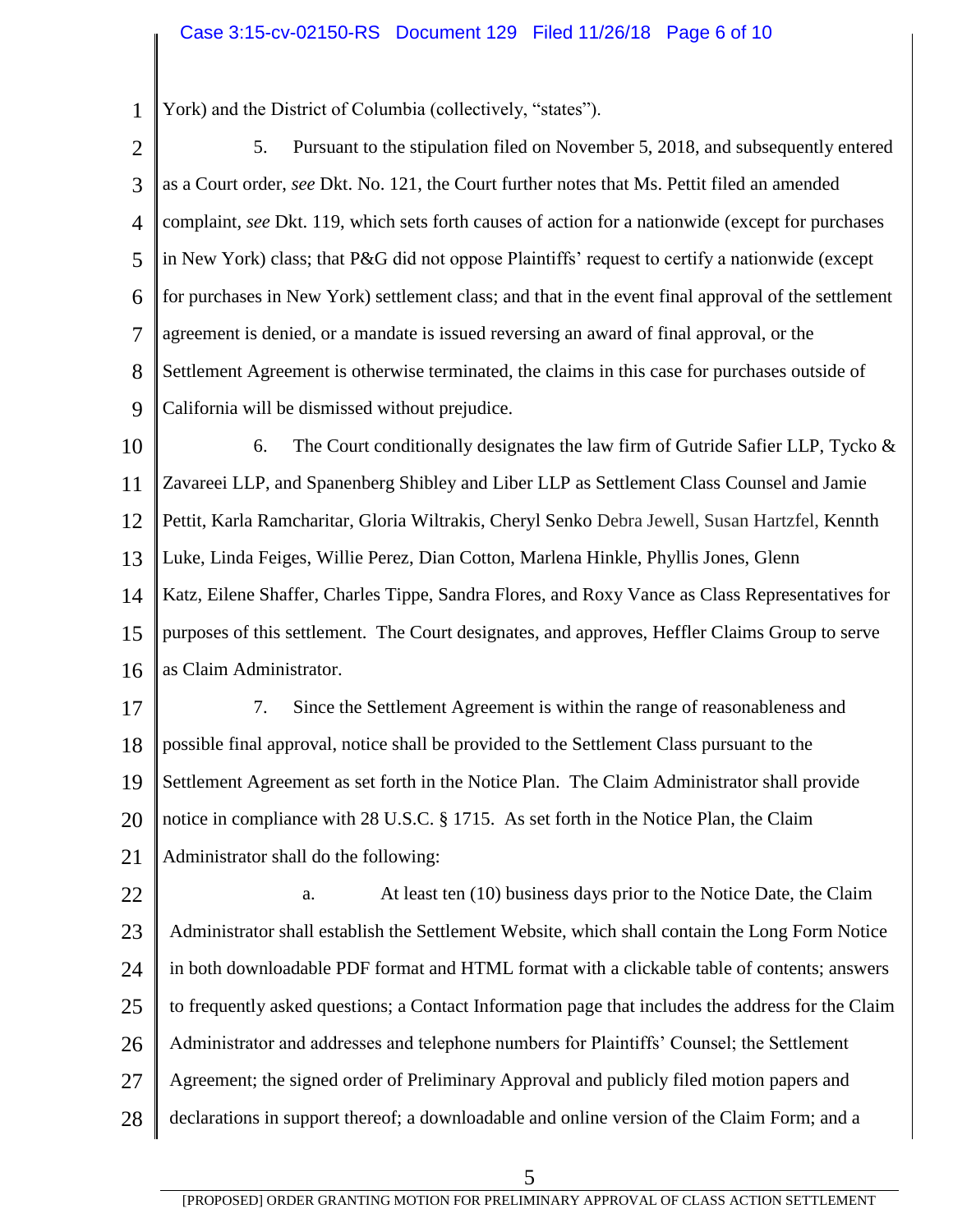# Case 3:15-cv-02150-RS Document 129 Filed 11/26/18 Page 7 of 10

1 2 3 4 5 6 7 8 9 10 11 12 13 14 15 16 17 18 19 20 21 22 23 24 25 26 27 28 downloadable and online version of the form by which Settlement Class Members may exclude themselves from the Settlement Class. The Claim Administrator shall add to the Settlement Website all other material filings by the parties or the Court regarding the settlement, including Plaintiffs' application for attorneys' fees, costs, expenses and/or payments to the Class Representatives, the motion for final approval, and any orders with respect to such applications and motions. b. The Claim Administrator shall cause the Published Notice to be published in accordance with the Notice Plan as soon as practicable after the Notice Date. c. The Claim Administrator shall initiate the process of providing the Online Notice on websites as set forth in the Notice Plan, so that overall notice of the Settlement (including the Online Notice and the Publication Notice) is reasonably calculated to apprise the Settlement Class Members of the Settlement. d. The Claim Administrator shall issue the Published Notice as a press release, as further described in the Notice Plan. e. The Claim Administrator shall set up the toll-free number as further described in the Notice Plan. 8. A Final Approval Hearing shall be held before this Court at 1:30 p.m. on March 28, 2019, at the United States District Court for the Northern District of California, Courtroom 3 - 17th Floor, 450 Golden Gate Avenue, San Francisco, CA 94102, to address: (a) whether the proposed settlement should be finally approved as fair, reasonable, and adequate, and whether the Final Approval Order should be entered, and (b) whether Class Counsel's application for attorneys' fees, costs, expenses and payments to the Class Representatives should be approved. 9. The Court approves, as to form and content, Notices that are substantially similar to the forms attached as Exhibits B1 to B3 to the Settlement Agreement, as well as a Claim Form that is substantially similar to the form attached as Exhibit 1 to that agreement. The Parties shall have discretion to jointly make non-material minor revisions to the claim form and Notices before publishing. Responsibility for settlement administration, including, but not limited to, notice and related procedures, shall be performed by the Claim Administrator, subject

6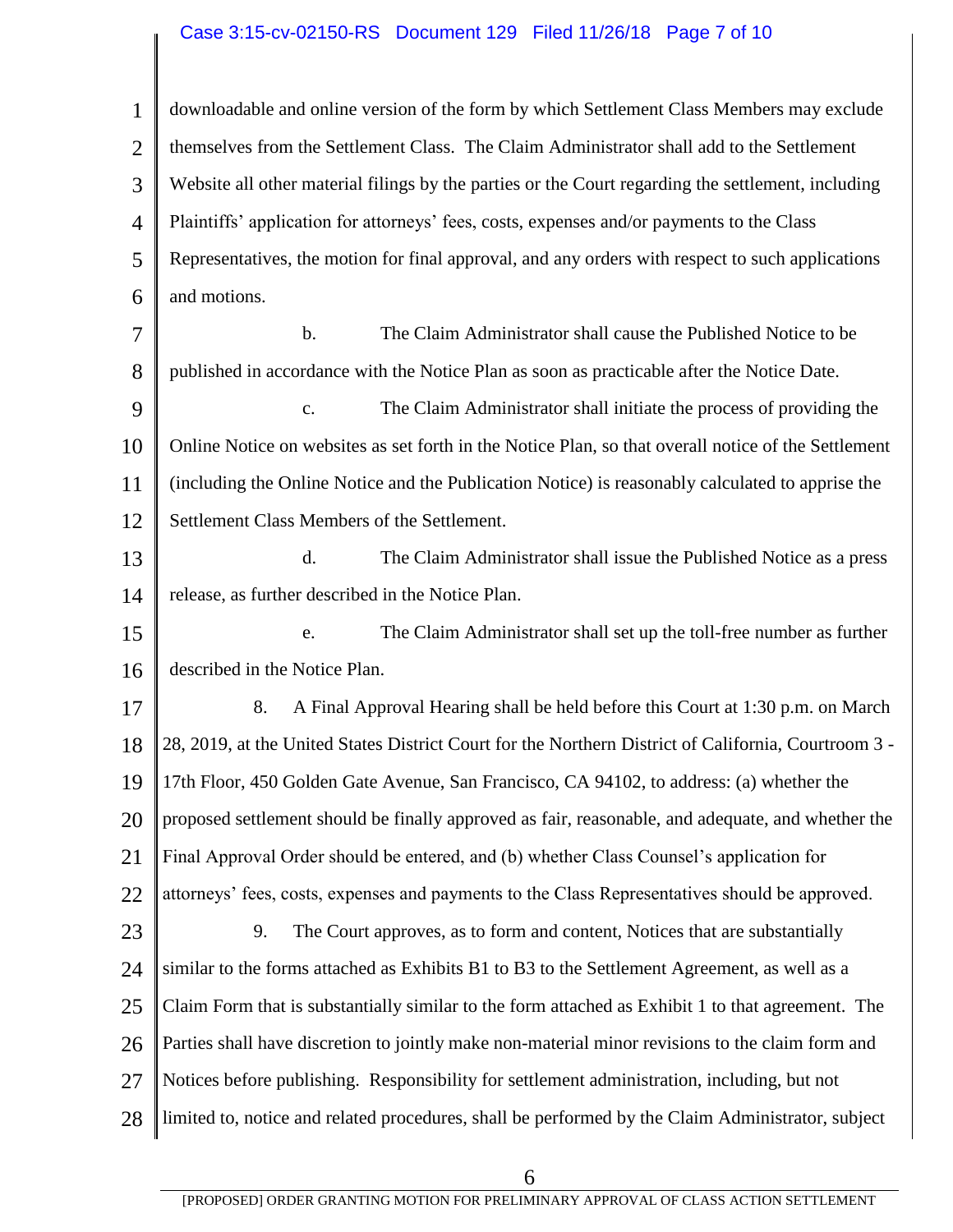## Case 3:15-cv-02150-RS Document 129 Filed 11/26/18 Page 8 of 10

to the oversight of the Parties and this Court as described in the Settlement Agreement.

1

28

2 3 4 5 6 7 10. The Court finds that the Parties' plan for providing notice to the Settlement Class is reasonably calculated to provide notice to the Settlement Class of the pendency of the actions, certification of the Settlement Class, the terms of the Settlement Agreement, and the Final Approval hearing, and complies with the requirements of the California and United States Constitutions and Rule 23 of the Federal Rules of Civil Procedure. The Parties and the Claim Administrator shall comply with the notice plan as set forth in the Settlement Agreement.

8 9 10 11 12 11. Any member of the Settlement Class wishing to make a claim must submit a Claim Form to the Claim Administrator, pursuant to the instructions set forth in the Long Form Notice. The request must be submitted online by no later than February 28, 2019 or if mailed, it must be received by the Claim Administrator (not just postmarked) by no later than February 28, 2019.

13 14 15 16 17 18 19 20 21 22 12. Any member of the Settlement Class who desires to be excluded from the Settlement Class, and therefore not be bound by the terms of the Settlement Agreement, must submit a request for exclusion to the Claim Administrator, pursuant to the instructions set forth in the Long Form Notice. The request must be submitted online by no later than February 28, 2019 or if mailed, it must be received by the Claim Administrator (not just postmarked) by no later than February 28, 2019. No one shall be permitted to exercise any exclusion rights on behalf of any other Person, whether as an agent or representative of another or otherwise, except upon proof of a legal power of attorney, conservatorship, trusteeship, or other legal authorization, and no one may exclude other Persons within the Settlement Class as a group, class, or in the aggregate.

23 24 25 26 27 13. No later than three (3) days after the Opt Out Deadline, the Claim Administrator shall prepare and deliver to the Parties a list of the names of the Persons who, pursuant to the Long Form Notice, have excluded themselves from the Settlement Class in a valid and timely manner. Plaintiffs' Counsel shall file that list with the Court no later than fourteen (14) days prior to Final Approval. The Court retains jurisdiction to resolve any disputed exclusion requests.

14. Any member of the Settlement Class who elects to be excluded shall not receive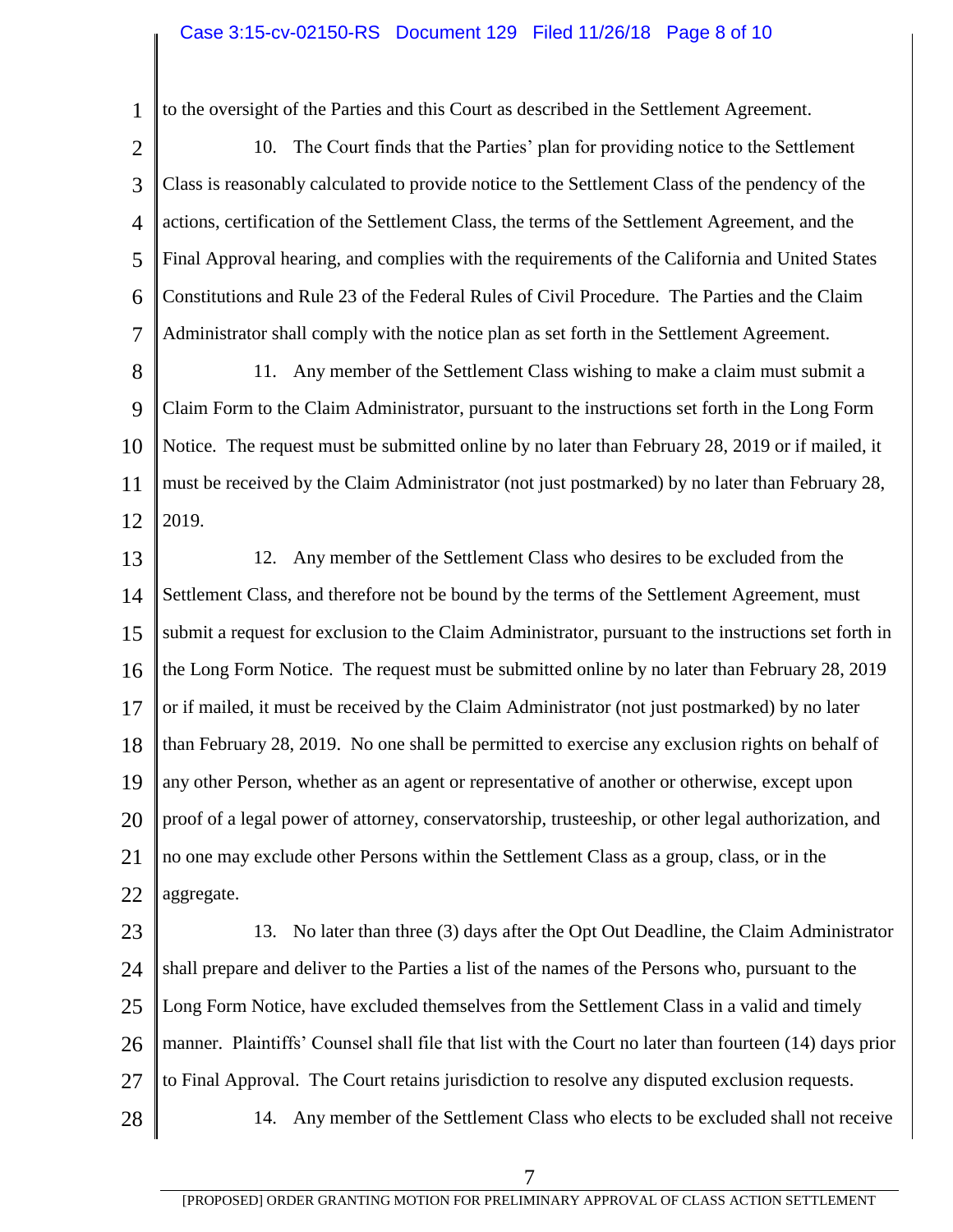#### Case 3:15-cv-02150-RS Document 129 Filed 11/26/18 Page 9 of 10

1 2 3 4 5 any benefits of the settlement, shall not be bound by the terms of the Settlement Agreement, and shall have no standing to object to the settlement or intervene in the litigation. If the settlement is granted final approval, all Settlement Class Members who do not timely submit a valid request for exclusion will be bound by the order of final approval and final judgment, and enjoined from bringing or prosecuting any action relating to the released claims.

- 6 7 8 9 15. Any Settlement Class Member who does not submit a valid and timely request for exclusion may submit an objection to the Settlement Agreement. The written objection must satisfy the requirements described in the Long Form Notice. An objection must be electronically filed or received (and not just postmarked) no later than February 28, 2019, or it will be rejected.
- 10 11 12 13 14 15 16. Any Settlement Class Member shall have the right to appear and be heard at the Final Approval hearing, either personally or through an attorney retained at the Settlement Class Member's own expense, provided they file a request to be heard and/or objection as described in the Long Form Notice. However, if the Settlement Class Member wishes to object to the settlement at the Final Approval hearing (either personally or through counsel), the Settlement Class Member must submit a written objection as set forth in the prior paragraph of this Order.
- 16 17 18 19 17. Immediately upon receipt of any objection, the Claim Administrator shall forward the objection and all supporting documentation to counsel for the Parties. No later than March 14, 2019, Plaintiffs' Counsel shall file all such objections and supporting documentation with the Court.
- 20 21 22 23 24 18. Plaintiffs shall file their motions for Final Approval and for any award of attorneys' fees, costs, expenses, and class representative payments no later than January 24, 2019, and the reply in support of that motion and responses to any objections and requests to intervene no later than March 14, 2019. Those motions and all supporting documentation shall simultaneously be posted to the Settlement Website.
- 25 26 19. No later than March 14, 2019, the Claim Administrator shall provide a declaration to the Court regarding the total number and dollar amount of claims received.
- 27 28 20. The Court may, for good cause, extend any of the deadlines set forth in this Order without further notice to the Settlement Class Members. The Final Approval Hearing may,